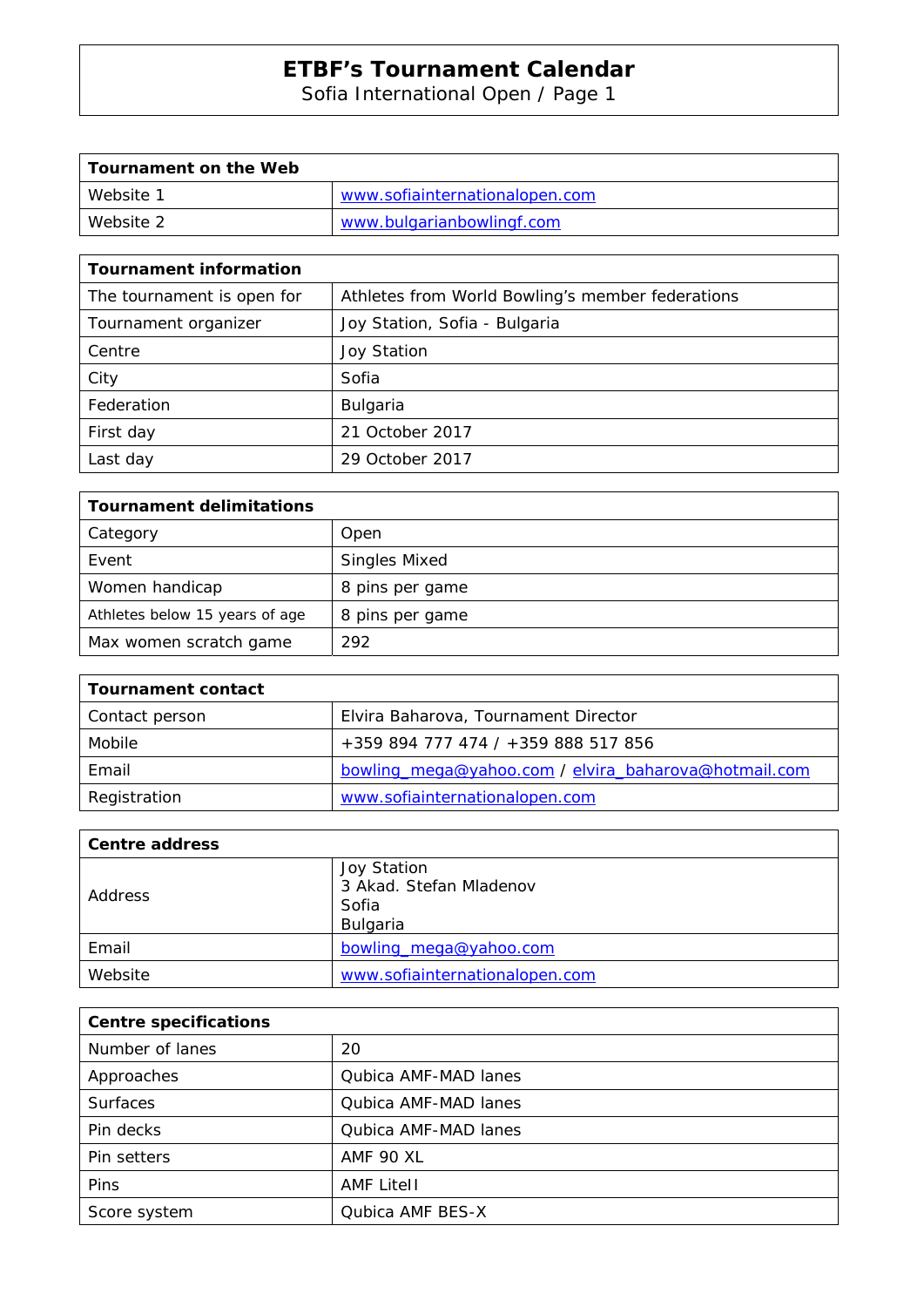Sofia International Open / Page 2

| <b>Dressing specifications</b> |                    |
|--------------------------------|--------------------|
| Oil machine                    | Kustodian Walker   |
| Oil                            | Kegel Fire         |
| Cleaner                        | Kegel Defence CX4S |
| Pattern prepared by            | Not informed       |
| Dressing done by               | Not informed       |

| Prize money specifications |       |
|----------------------------|-------|
| Prize fund status          | Fixed |
| Tax on prizes              | No    |

The total prize fund is **55.000 €** for the following two groups

| Prize money expressed in €               |                               |
|------------------------------------------|-------------------------------|
| <b>Position</b>                          | <b>A Group: Singles Mixed</b> |
| Position 1                               | 7.000                         |
| Position 2                               | 5.000                         |
| Position 3                               | 3.500                         |
| Position 4                               | 2.500                         |
| Position 5                               | 2.000                         |
| Position 6                               | 1.700                         |
| Position 7                               | 1.400                         |
| Position 8                               | 1.200                         |
| Position 9-10                            | 1.000                         |
| Position 11-20                           | 700                           |
| Position 21-36                           | 500                           |
| Position 37-56                           | 350                           |
| 1 <sup>st</sup> Woman under cut          | 250                           |
| 2 <sup>nd</sup> Woman under cut          | 200                           |
| 3 <sup>rd</sup> Woman under cut          | 150                           |
| <b>Best Game</b>                         | 200                           |
| Best Re-Entry                            | 200                           |
| Tournament sportsman                     | 150                           |
| Tournament sportswoman                   | 150                           |
| Best senior player not by average        | 150                           |
| Daily high series                        | 100                           |
| 1 <sup>st</sup> Under 15 years under cut | 100                           |
| 2 <sup>nd</sup> Under 15 years under cut | 100                           |
| 3rd Under 15 years under cut             | 100                           |
| First under the cut                      | 200                           |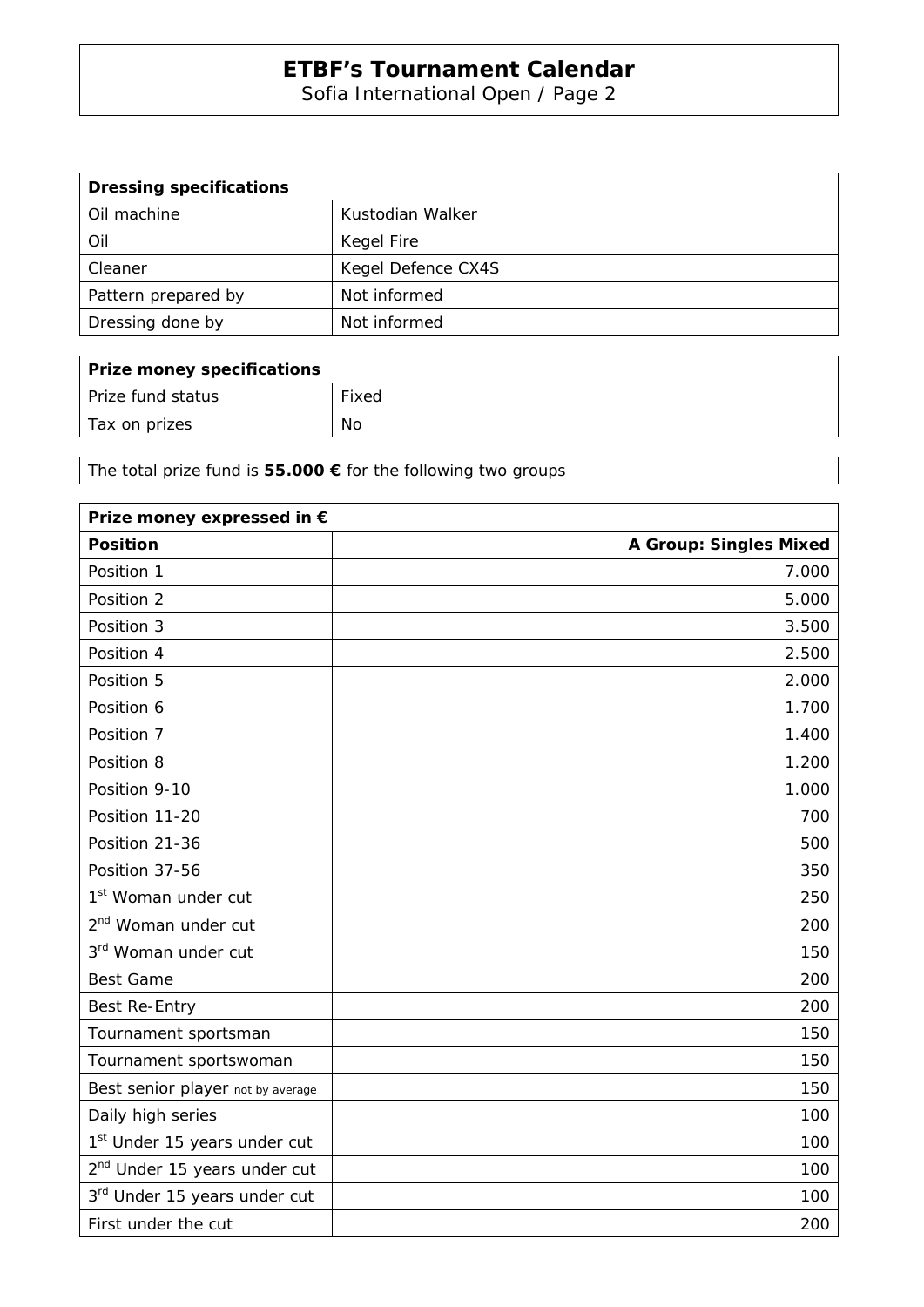Sofia International Open / Page 3

| Total                                                                                 | 51.050                                                                                         |  |
|---------------------------------------------------------------------------------------|------------------------------------------------------------------------------------------------|--|
| The competition for the perfect game award is only valid during qualification squads. |                                                                                                |  |
|                                                                                       | In case of more perfect games performed during the competition period, the prize will be split |  |

equally among players having performed the perfect games.

| Prize money expressed in $\epsilon$ |                               |
|-------------------------------------|-------------------------------|
| <b>Position</b>                     | <b>B Group: Singles Mixed</b> |
| Position 1                          | 500                           |
| Position 2                          | 400                           |
| Position 3                          | 300                           |
| Position 4                          | 250                           |
| Position 5-10                       | 200                           |
| Position 11-18                      | 150                           |
| Youth participant                   | Bowling ball                  |
| Total                               | 3.950                         |

### **Tournament format**

#### **Qualification**

Entries and re-entries, 6 games

## **Desperado Squad**

Desperado squad, 1 game

### **Composing Top 56**

- A: Top 44 from the 6 games qualification
- B: Top 6 from the a separate standing of the squads conducted on 21-24 October
- C: Top 2 from the a separate standing of the squads conducted on 25-26 October

D: Top 4 from the 1 game desperado squad

Athletes are qualified in the order A-B-C-D

This means for instance, that if an athlete is qualified from both A and B, he will qualify from A and the next positioned in the B standing will qualify in his place etc.

### **Seeding for the Final Step 1-2-3**

Athletes positioned 1-8 from general standing will qualify for the Final step 3. Athletes positioned 9-16 from general standing will qualify for Final step 2 Athletes positioned 19-52 from the general standing (36) and athletes qualified from category D (4) will qualify for the Final Step 1

### **Final step 1**

40 athletes will play 4 games starting from scratch Top 20 will qualify for Final step 2 Athletes positioned 21-40 will be ranked 37-56 according to their position in the Final Step 1

### **Final step 2**

28 athletes will play 4 games starting from scratch Top 12 will qualify for Final step 3 Athletes positioned 13-28 will be ranked 21-36 according to their position in the Final Step 2

#### **Final step 3**  20 athletes will play 4 games starting from scratch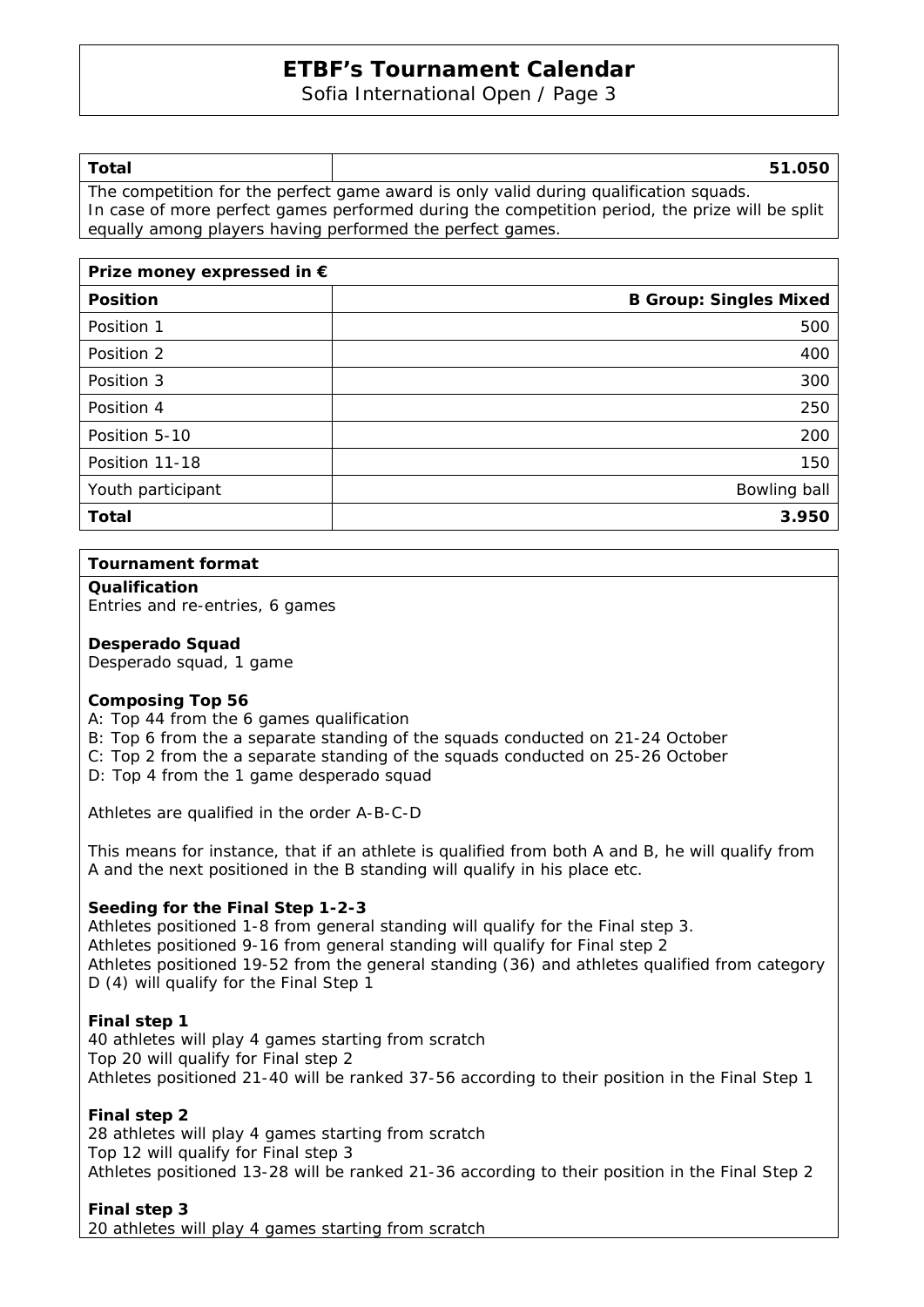Sofia International Open / Page 4

## Top 10 will qualify for Final step 4

Athletes not continuing to the final step 4 will be ranked 11-20 according to their position in the Final Step 3

## **Final step 4**

10 athletes will play 4 games with the total pin fall after the final step 3 carried forward. Top 4 will qualify for Final step 5

The athletes not continuing to the final step 5 will be ranked 5-10 places according to their position in the standing of the final step 4

## **Final step 5**

There will be 3 stepladder matches

Stepladder match 1 The athlete seeded 4 and the athlete seeded 3 will play a one-game match The loser of the match will be ranked 4

Stepladder match 2

The winner of match 1 and the athlete seeded 2 will play a one-game match The loser of the match will be ranked 3

Stepladder match 3

The winner of match 2 and the athlete seeded 1 will play a one-game match The loser of the match will be ranked 2 The winner of the match will be ranked 1

## **Tournament tie rules**

### **Qualification and the final step 1**

In case of a tie, the highest ranked athlete will be the athlete with the highest last game. If a tie still exists, the highest ranked athlete will be the athlete with the highest second last game, then the athlete with the highest third last game etc.

## **Final step 2-5**

In case of a tie in any game in any match, a one ball roll off on a full set of pins will be played, repeated until the tie is broken.

### **Desperado**

A tie influencing who will qualify for the first final step will be broken by playing a  $9<sup>th</sup>$  and 10<sup>th</sup> frame roll off, repeated until the tie is broken.

| Lane assignments and lane movements |                                                 |
|-------------------------------------|-------------------------------------------------|
| Lane draws                          | By impartial notaries public                    |
| Athletes per pair in squads         | Two to Four                                     |
| Frequency of movement               | After every two games                           |
| Movement method                     | Left lanes moves left, right lanes moves right  |
| Number of lanes to move             | Two lanes in small and four lanes in big squads |

| <b>Booking policies</b>    |                                                                                                                                                       |
|----------------------------|-------------------------------------------------------------------------------------------------------------------------------------------------------|
| Booking restriction before | A maximum of three squads can be booked before the tour-<br>nament starts and maximum two of the bookings can be for<br>squads on Friday and Saturday |
| Booking restriction during | Maximum three none played entries                                                                                                                     |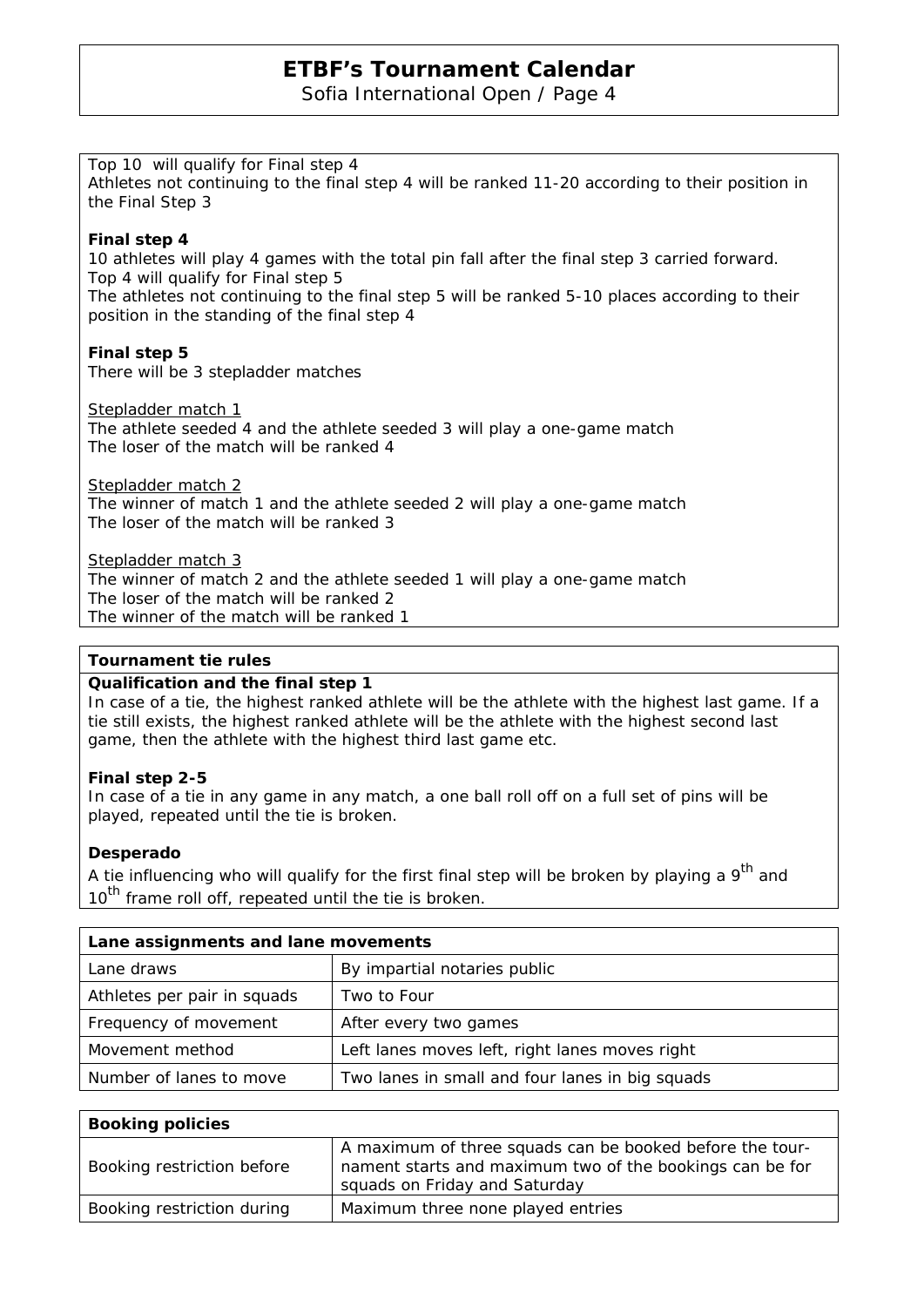Sofia International Open / Page 5

| Unlimited                               |
|-----------------------------------------|
| Possible                                |
| 20 minutes before scheduled squad times |
|                                         |

| Qualification squads and fees in $\epsilon$ |            |            |             |              |       |        |
|---------------------------------------------|------------|------------|-------------|--------------|-------|--------|
| Squad                                       | <b>Day</b> | Date       | <b>Time</b> | <b>Spots</b> | E fee | Re fee |
| Squad 01                                    |            | 21.10.2017 | 10.00       | 40           | 50    |        |
| Squad 02                                    | Saturday   |            | 14.00       | 40           | 50    | 30     |
| Squad 03                                    |            |            | 18.00       | 40           | 50    | 30     |
| Squad 04                                    |            |            | 21.30       | 40           | 50    | 20     |
| Squad 05                                    |            | 22.10.2017 | 10.00       | 40           | 50    | 30     |
| Squad 06                                    | Sunday     |            | 14.00       | 40           | 50    | 30     |
| Squad 07                                    |            |            | 18.00       | 40           | 50    | 30     |
| Squad 08                                    |            |            | 21.30       | 40           | 50    | 20     |
| Squad 09                                    |            |            | 10.00       | 40           | 50    | 20     |
| Squad 10                                    | Monday     | 23.10.2017 | 14.00       | 40           | 50    | 20     |
| Squad 11                                    |            |            | 18.00       | 40           | 50    | 20     |
| Squad 12                                    |            |            | 21.30       | 40           | 50    | 20     |
| Squad 13                                    |            |            | 10.00       | 40           | 50    | 20     |
| Squad 14                                    |            | 24.10.2017 | 14.00       | 40           | 60    | 20     |
| Squad 15                                    | Tuesday    |            | 18.00       | 40           | 60    | 20     |
| Squad 16                                    |            |            | 21.30       | 40           | 60    | 20     |
| Squad 17                                    |            |            | 09.00       | 40           | 80    | 40     |
| Squad 18                                    |            | 25.10.2017 | 13.00       | 40           | 80    | 40     |
| Squad 19                                    | Wednesday  |            | 17.00       | 40           | 80    | 50     |
| Squad 20                                    |            |            | 21.00       | 40           | 80    | 50     |
| Squad 21                                    |            |            | 01.00       | 40           | 80    | 40     |
| Squad 22                                    | Thursday   | 26.10.2017 | 09.00       | 40           | 100   | 80     |
| Squad 23                                    |            |            | 13.00       | 40           | 100   | 80     |
| Squad 24                                    |            |            | 17.00       | 40           | 100   | 80     |
| Squad 25                                    |            |            | 21.00       | 40           | 100   | 80     |
| Squad 26                                    | Friday     | 27.10.2017 | 01.00       | 40           | 100   | 60     |
| Squad 27                                    |            |            | 09.00       | 40           | 100   | 80     |
| Squad 28                                    |            |            | 13.00       | 40           | 100   | 80     |
| Squad 29                                    |            |            | 17.00       | 40           | 100   | 80     |
| Squad 30                                    |            |            | 21.00       | 40           | 100   | 80     |
| Squad 31                                    |            |            | 01.00       | 40           | 100   | 60     |
| Squad 32                                    | Saturday   |            | 09.00       | 40           | 120   | 80     |
| Squad 33                                    |            | 28.10.2017 | 13.00       | 40           | 120   | 80     |
| Squad 34                                    |            |            | 17.00       | 40           | 120   | 80     |